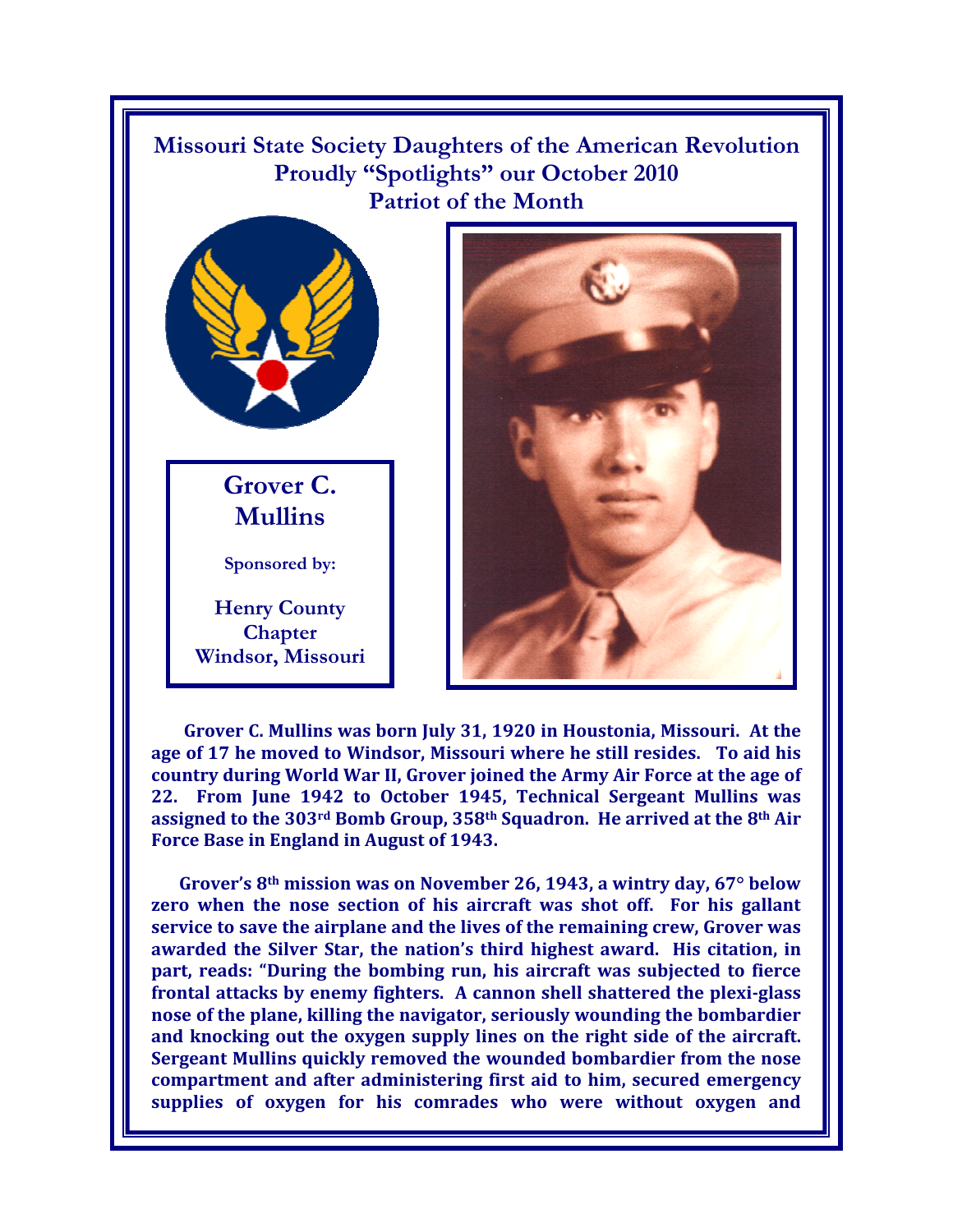**furnished them with additional ammunition. Having accomplished this, he released the bomb load then made his way to the cockpit. Upon finding the co-pilot unconscious, he revived him, thus enabling him to assist the pilot in handling the crippled bomber. In addition to performing these self assigned tasks, Sergeant Mullins found time to man his guns and assist in warding off repeated attacks." Grover stated that this was one of his worst missions.** 

**On Grover's 13th mission, January 11, 1944, he and his crew were shot down and taken prisoner by German forces. He was 23 years of age. He spent the next 16 months in Stalag-XVII-B, Krems, Austria. There were between 20,000 and 30,000 American, Italian, Russian, French and English soldiers in the camp. The camp was terrible, with no heat during winter and edible food hard to find. Breakfast consisted of black bread, which was brought into camp in a wagon pulled by team of horses. The Germans would take a loaf and cut off a piece about 2 inches square for each prisoner. Grover said it was hard and tasted about like a piece of wood. The noon meal was watered soup and there was no evening meal. Water ran for only 30 minutes each day from randomly placed spouts throughout the camp. Prisoners were deloused in hot showers once a month. Toilets were outdoor privies. Each barrack held 300 to 400 soldiers with eight people per bed. The beds were double in length, double in height and placed only four feet apart.** 

**Prisoners of War received a Red Cross care package once a month minus cigarettes and sugar, which the German had removed. The Prisoners of War were allowed to mail one postcard to their family each month. During Grover's 16 months of confinement, Grover's family received very few pieces of V-mail. Three feet deep trenches were dug around the camp. Both Axis and Allied forces bombed the prison; however the Allied forces did not do it intentionally.** 

**In March 1945, Grover went on the last "Death March". Grover and his fellow soldiers were liberated in France on May 3, 1945. They were taken to the nearest seaport where they set sail for home and arrived two weeks later.** 

**Grover's medals include:** 

- **Presidential Unit Citation**
- **Good Conduct**
- **Legion of Merit**
- **American Campaign**
- **Air Medal**